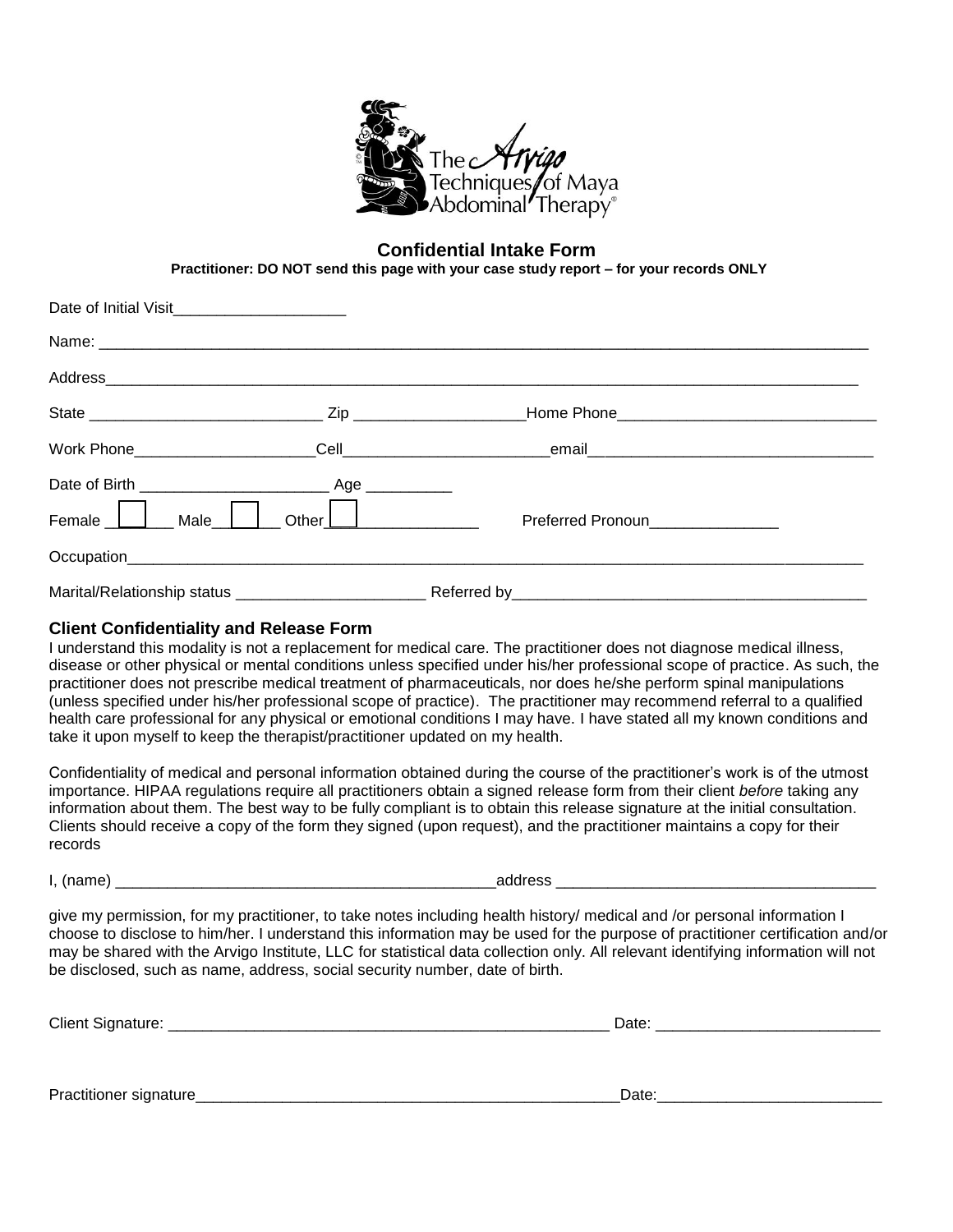|                                                                                                                   |  |                        | For Administrative Use Only                                                                                    |  |  |
|-------------------------------------------------------------------------------------------------------------------|--|------------------------|----------------------------------------------------------------------------------------------------------------|--|--|
|                                                                                                                   |  |                        | Client Initials: _________Case Study #_________Age_________ Anatomy: Male _______ Female_                      |  |  |
|                                                                                                                   |  |                        |                                                                                                                |  |  |
|                                                                                                                   |  |                        | <b>Reason For Visit</b>                                                                                        |  |  |
|                                                                                                                   |  |                        |                                                                                                                |  |  |
|                                                                                                                   |  |                        | When did your first notice it? __________________________What brought it on? _________________________________ |  |  |
|                                                                                                                   |  |                        |                                                                                                                |  |  |
|                                                                                                                   |  |                        | What activities provide relief? ___________________________what makes it worse? ______________________________ |  |  |
|                                                                                                                   |  |                        | Is this condition getting worse? ________________________interfere with work _____sleep _____recreation ______ |  |  |
|                                                                                                                   |  |                        |                                                                                                                |  |  |
|                                                                                                                   |  | <b>Medical History</b> |                                                                                                                |  |  |
| Are you currently under the care of another health care provider(s)? _______________________Reason (s) __________ |  |                        |                                                                                                                |  |  |
| Name(s) of                                                                                                        |  |                        |                                                                                                                |  |  |
|                                                                                                                   |  |                        |                                                                                                                |  |  |
|                                                                                                                   |  |                        |                                                                                                                |  |  |
|                                                                                                                   |  |                        |                                                                                                                |  |  |
|                                                                                                                   |  |                        |                                                                                                                |  |  |
|                                                                                                                   |  |                        |                                                                                                                |  |  |
|                                                                                                                   |  |                        |                                                                                                                |  |  |
|                                                                                                                   |  |                        |                                                                                                                |  |  |
| Other:                                                                                                            |  |                        |                                                                                                                |  |  |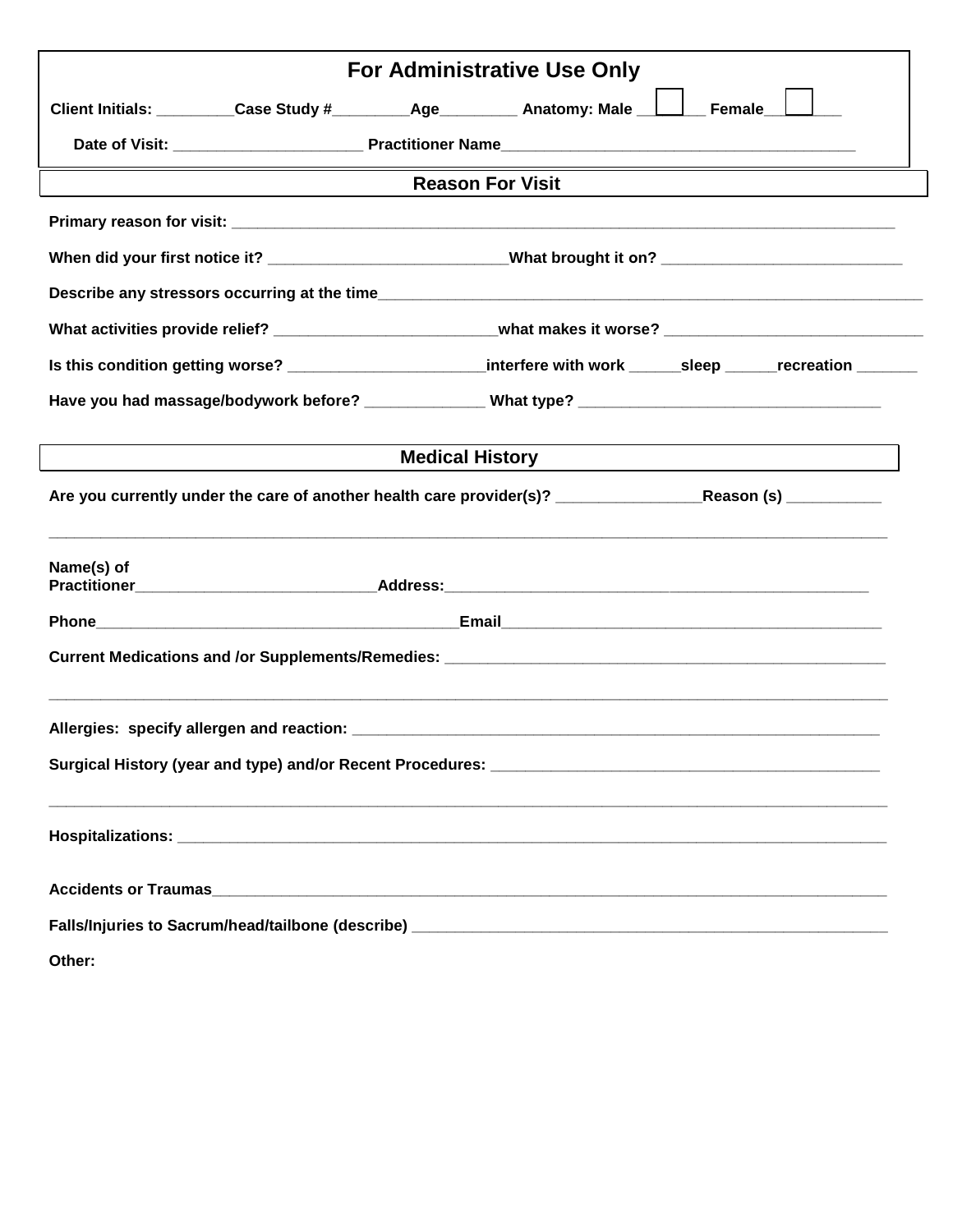**Please review and check the following:** 

|                                                  | Past | <b>Present</b> |                                                         | Past | <b>Present</b> |
|--------------------------------------------------|------|----------------|---------------------------------------------------------|------|----------------|
| <b>Headaches</b>                                 |      |                | Numbness in feet or legs when                           |      |                |
| Type:                                            |      |                | standing                                                |      |                |
| Asthma                                           |      |                | Sore heels when walking                                 |      |                |
| <b>Cold Hands or</b><br>feet                     |      |                | Anxiety                                                 |      |                |
| Swollen ankles                                   |      |                | <b>Depression</b>                                       |      |                |
| <b>Sinus Conditions</b><br><b>Frequent Colds</b> |      |                | <b>Sleep Disturbance</b>                                |      |                |
| <b>Seizures</b>                                  |      |                | <b>Fainting Spells</b>                                  |      |                |
| <b>Low Back Pain</b>                             |      |                | <b>Muscular Tension:</b><br>Location:                   |      |                |
| <b>Skin Disorders:</b><br>Type                   |      |                | <b>Varicose Veins</b><br><b>Hemorrhoids</b><br>Location |      |                |
| <b>Sciatica</b>                                  |      |                | <b>Herniated/Bulging Discs</b>                          |      |                |
| Painful/Swollen<br><b>Joints</b>                 |      |                | <b>Artificial/Missing limbs</b>                         |      |                |
| <b>High or Low Blood</b><br><b>Pressure</b>      |      |                | <b>Contact Lenses</b>                                   |      |                |
| <b>Dentures/Partials</b>                         |      |                | Cancer (past or current)<br><b>Type</b>                 |      |                |

**Other (not mentioned above):**

| <b>Family History</b>          |                      |                       |                            |  |  |  |
|--------------------------------|----------------------|-----------------------|----------------------------|--|--|--|
|                                | <b>Still Living?</b> | Cause of Death/age of | <b>Major Health Issues</b> |  |  |  |
| <b>Mother</b>                  |                      |                       |                            |  |  |  |
| <b>Father</b>                  |                      |                       |                            |  |  |  |
| <b>Siblings</b>                |                      |                       |                            |  |  |  |
| <b>Maternal</b><br>Grandmother |                      |                       |                            |  |  |  |
| <b>Maternal</b><br>Grandfather |                      |                       |                            |  |  |  |
| <b>Paternal</b><br>Grandfather |                      |                       |                            |  |  |  |
| <b>Paternal</b><br>Grandmother |                      |                       |                            |  |  |  |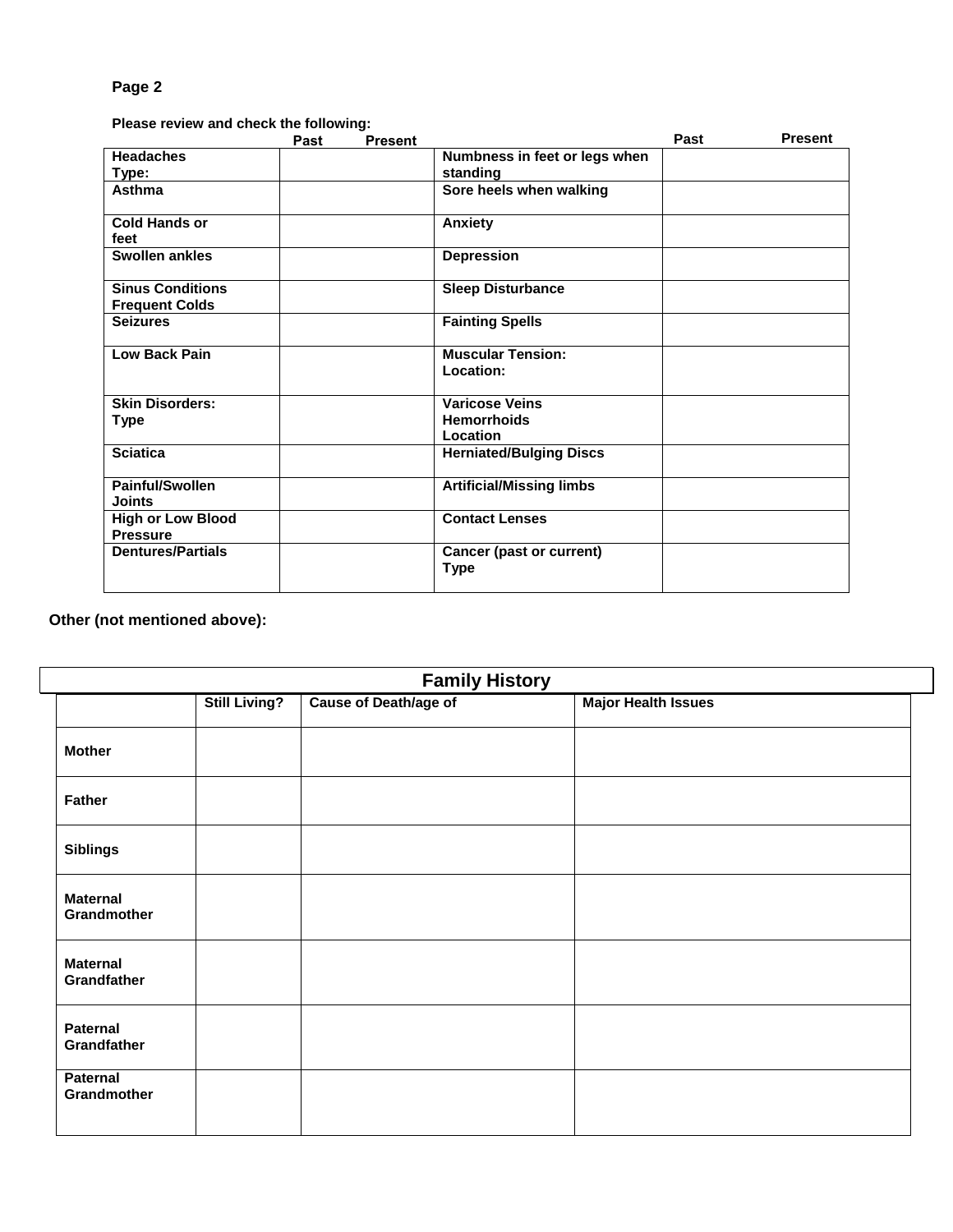| <b>Digestion and Elimination</b>                                                                              |
|---------------------------------------------------------------------------------------------------------------|
|                                                                                                               |
|                                                                                                               |
|                                                                                                               |
| Snacks: ____________________________Water Intake (glasses/day) _______________Caffeine___________________     |
| Do you use Tobacco? _______ Quantity_____/ppd Alcohol? ______ Quantity ______ounces/day                       |
| Marijuana? _______Quantity ______Other: __________________Have you been under treatment for substance use?    |
| What is the worst item in your diet ___________What foods are your weakness_________________________          |
| Are you subject to binge eating? ________________________What foods_________________________________          |
| Do you experience bloating/gas/burps after eating? ___________What foods trigger this? ___________________    |
| How often are your bowel movements? _____________________________Do your stools: sink ______ float _______    |
| Constipation? ____________Blood in stool? __________Mucus in stool? ____________Pain when stooling? _______   |
|                                                                                                               |
|                                                                                                               |
| <b>EMOTIONAL &amp; SPIRITUAL</b>                                                                              |
|                                                                                                               |
|                                                                                                               |
| When do you most often feel this emotion: ___________________Where are you? ________________________          |
|                                                                                                               |
| On a scale of 1 - 10 (1 being the lesser, 10 the greater) Please rate yourself:                               |
| Faith______________Hope________________Charity_________Generosity___________Sense of Humor______________      |
| Sense of Fun _______________Fear _________Grief _________ Other (describe briefly) __________________________ |
| What are hobbies/ activities that provide you with a sense of pleasure and accomplishment? _______________    |
|                                                                                                               |
|                                                                                                               |
|                                                                                                               |
|                                                                                                               |
|                                                                                                               |
| OneYear:                                                                                                      |
| Method of Contraception: Dpills Dpatch Ddiaphragm Dinjection Dcondoms DIUD Dabstinence Drhythm method         |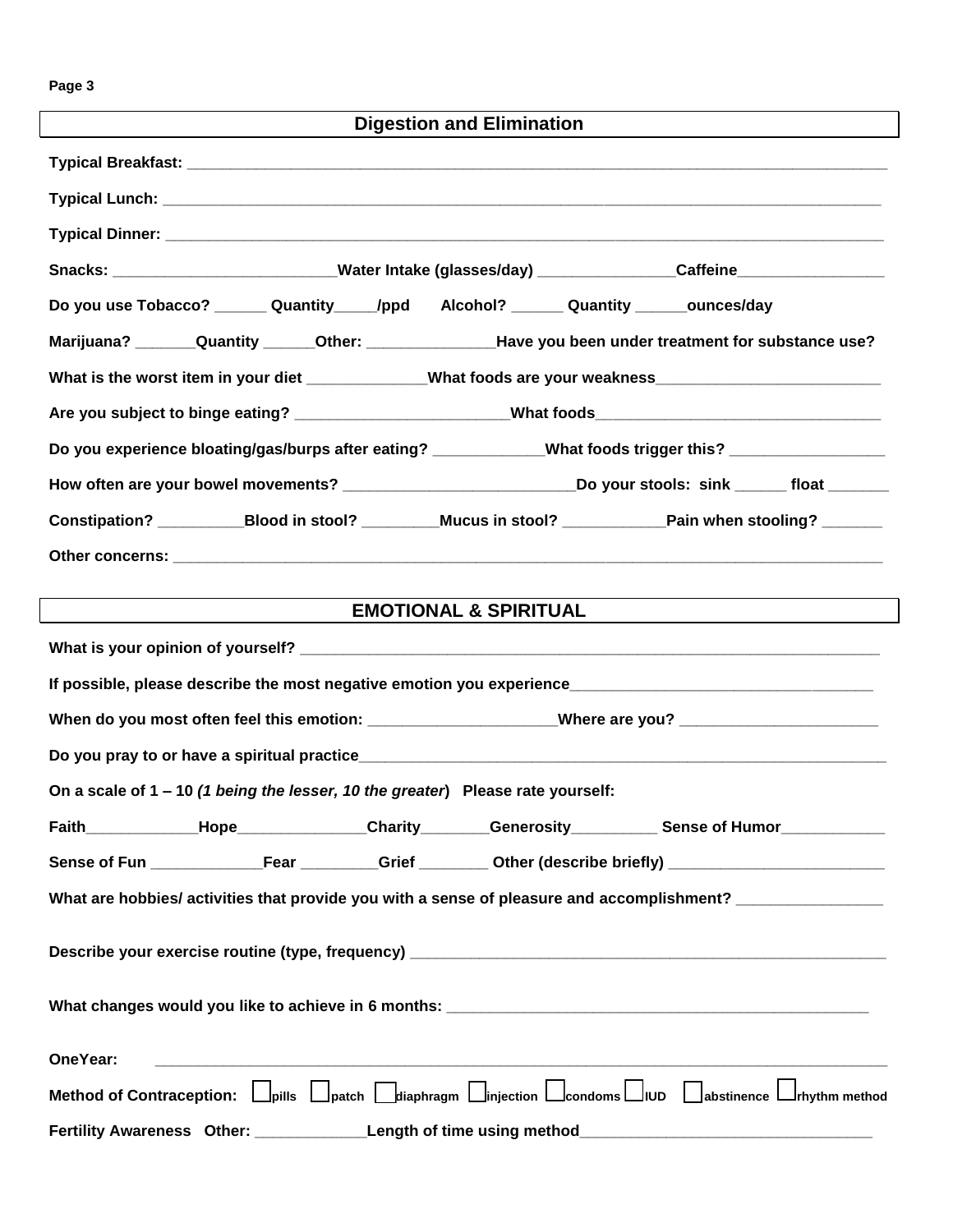### **Reproductive Health History Female Anatomy**

| Are you under the treatment for Infertility _____________Describe current treatment to date: ________________ |                        |                                                                                                      |      |                    |  |  |
|---------------------------------------------------------------------------------------------------------------|------------------------|------------------------------------------------------------------------------------------------------|------|--------------------|--|--|
|                                                                                                               |                        |                                                                                                      |      |                    |  |  |
|                                                                                                               |                        |                                                                                                      |      | Phone_____________ |  |  |
| <b>Menstrual History Review and check as indicated:</b>                                                       |                        |                                                                                                      |      |                    |  |  |
|                                                                                                               |                        | Age of Menses: ___________________________What was this like for you? _____________________________  |      |                    |  |  |
|                                                                                                               |                        |                                                                                                      |      |                    |  |  |
|                                                                                                               |                        | Are you trying to conceive? _________________________________Possibility of Pregnancy_______________ |      |                    |  |  |
|                                                                                                               | Past<br><b>Present</b> |                                                                                                      | Past | <b>Present</b>     |  |  |
| <b>Painful Periods</b>                                                                                        |                        | <b>Irregular cycles</b><br>Early Late                                                                |      |                    |  |  |
| <b>Heaviness in Pelvis</b><br>prior to menses                                                                 |                        | Dark Thick Blood at:<br><b>Beginning</b><br>End<br><b>Both</b>                                       |      |                    |  |  |
| <b>Excessive Bleeding</b><br>Pads per Hour                                                                    |                        | <b>Headache or Migraine</b><br>with menses                                                           |      |                    |  |  |
| <b>Dizziness</b>                                                                                              |                        | <b>Bloating</b>                                                                                      |      |                    |  |  |
| <b>Water Retention</b>                                                                                        |                        | <b>Ovulation:</b><br><b>Painful</b><br><b>Failure to</b>                                             |      |                    |  |  |
| <b>Endometriosis</b><br>Location (if known)                                                                   |                        | <b>Fibroids</b><br>Location (if known)                                                               |      |                    |  |  |
| <b>Uterine or Cervical</b><br><b>Polyps</b>                                                                   |                        | <b>Uterine Infection(s)</b>                                                                          |      |                    |  |  |
| Vaginal Infection(s)                                                                                          |                        | Cysts<br>Location:                                                                                   |      |                    |  |  |
| <b>Bladder Infection(s)</b>                                                                                   |                        | <b>Urinary Incontinence</b>                                                                          |      |                    |  |  |
| <b>Painful Intercourse</b>                                                                                    |                        | <b>Vaginal Dryness</b>                                                                               |      |                    |  |  |
| <b>Episodes of Amenorrhea</b>                                                                                 |                        |                                                                                                      |      |                    |  |  |
| How long?                                                                                                     |                        |                                                                                                      |      |                    |  |  |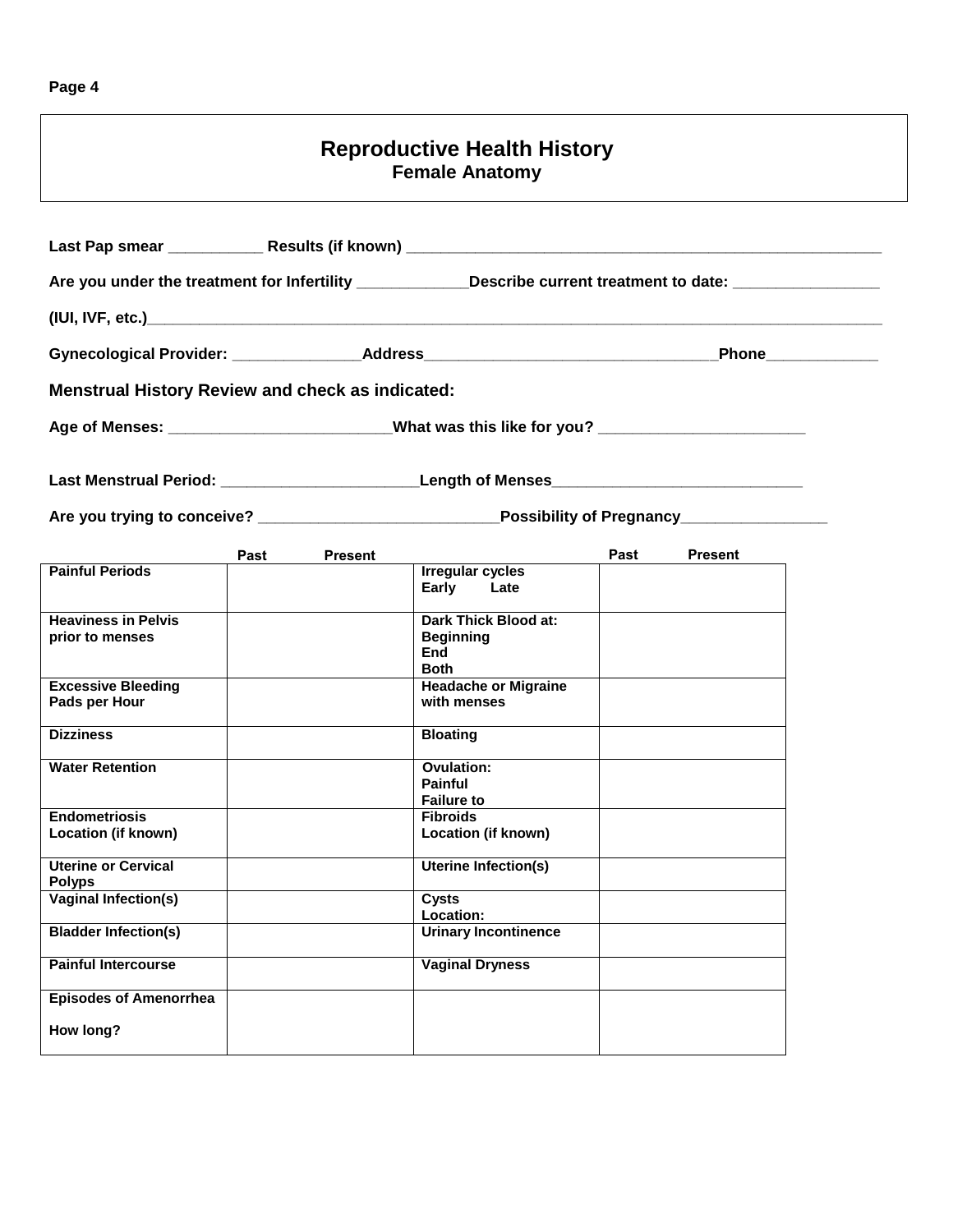## **Pregnancy History:**

| <b>Number of Pregnancies:</b>          | <b>Complications:</b>                                                                    | <b>Miscarriages:</b>          | <b>Terminations:</b>      |           |  |  |  |
|----------------------------------------|------------------------------------------------------------------------------------------|-------------------------------|---------------------------|-----------|--|--|--|
| <b>Number of Births:</b><br>Dates:     |                                                                                          |                               |                           |           |  |  |  |
| <b>Premature Births:</b>               |                                                                                          | <b>Weak Newborns at Birth</b> |                           |           |  |  |  |
|                                        | <b>Spotting during Pregnancy</b>                                                         |                               | <b>Incompetent Cervix</b> |           |  |  |  |
|                                        |                                                                                          |                               |                           |           |  |  |  |
| Briefly describe your experience with: |                                                                                          |                               |                           |           |  |  |  |
|                                        |                                                                                          |                               |                           |           |  |  |  |
|                                        |                                                                                          |                               |                           |           |  |  |  |
|                                        |                                                                                          |                               |                           |           |  |  |  |
|                                        |                                                                                          |                               |                           |           |  |  |  |
|                                        | Maternal Family History of (please check)   Infertility   Fibroids   Endometriosis   PMS |                               |                           | Menopause |  |  |  |
|                                        |                                                                                          |                               |                           |           |  |  |  |
|                                        |                                                                                          |                               |                           |           |  |  |  |
|                                        |                                                                                          |                               |                           |           |  |  |  |
| Other:                                 |                                                                                          |                               |                           |           |  |  |  |
|                                        |                                                                                          |                               |                           |           |  |  |  |
|                                        |                                                                                          |                               |                           |           |  |  |  |
|                                        |                                                                                          |                               |                           |           |  |  |  |
|                                        |                                                                                          |                               |                           |           |  |  |  |
|                                        |                                                                                          |                               |                           |           |  |  |  |

**Please feel free to share any additional information:**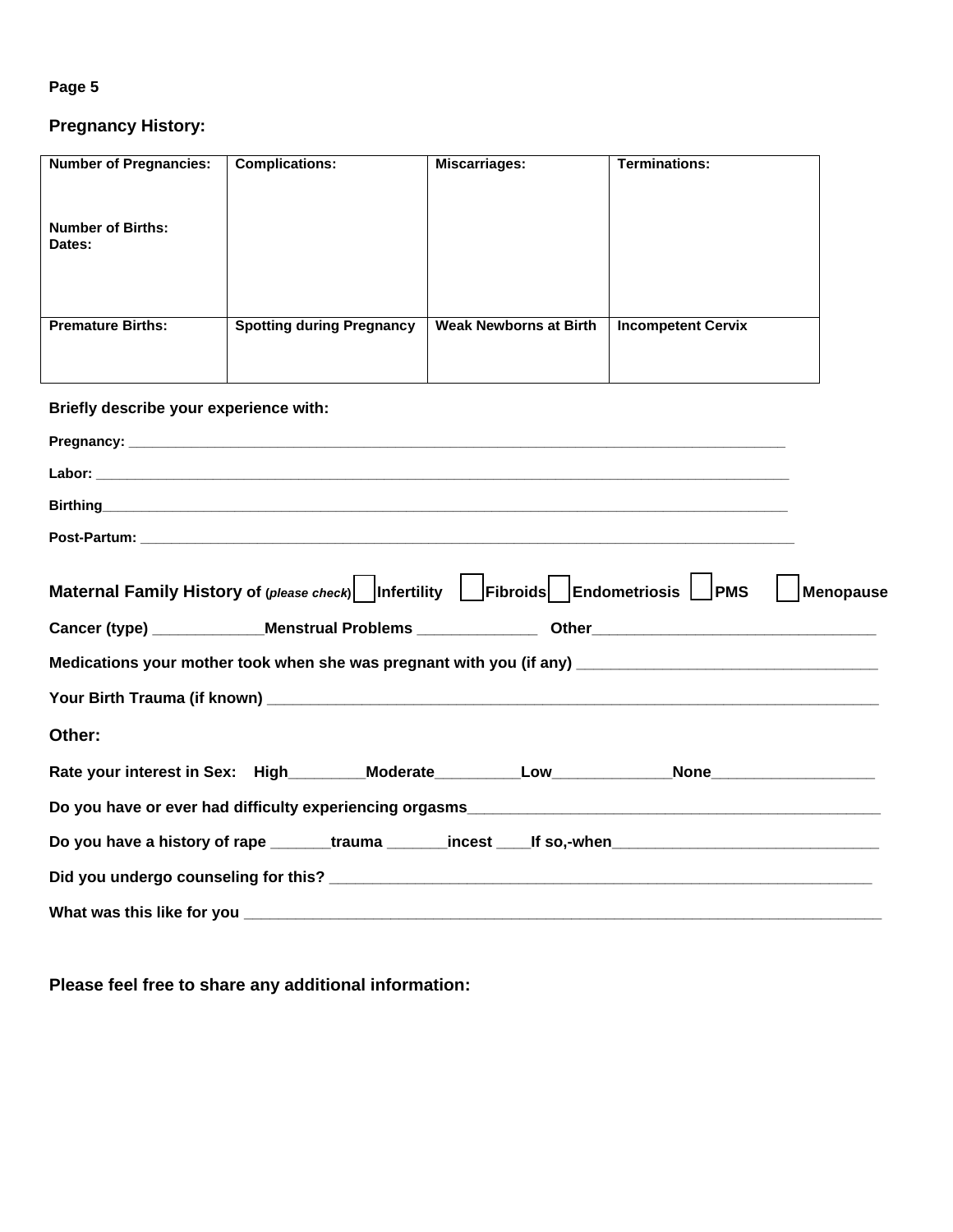| <b>Menopause</b>                                                                                               |  |  |  |  |  |  |
|----------------------------------------------------------------------------------------------------------------|--|--|--|--|--|--|
| Age symptoms began: ______________Are they getting worse ___________better ________________same _________      |  |  |  |  |  |  |
| Are you on/ or ever been on hormone replacement therapy? _______if so, how long_______________________________ |  |  |  |  |  |  |
|                                                                                                                |  |  |  |  |  |  |
| Reason for stopping<br><u>Example 20</u> Texas and the stopping                                                |  |  |  |  |  |  |
|                                                                                                                |  |  |  |  |  |  |

**Check the following symptoms that apply to you:** 

| Hot<br>flashes              | Insomnia                                 | <b>Fatigue</b>                    | Memory<br>Loss                       | <b>Mood</b><br><b>Swings</b> |  |
|-----------------------------|------------------------------------------|-----------------------------------|--------------------------------------|------------------------------|--|
| Vaginal<br><b>Discharge</b> | Drv<br>Vagina                            | <b>Depression</b>                 | Anxiety                              | <b>Irritability</b>          |  |
| <b>Spotting</b>             | <b>Flooding</b>                          | <b>Irregular</b><br><b>Menses</b> | <b>Painful</b><br><b>Intercourse</b> | <b>Increased</b><br>Libido   |  |
| <b>Decreased</b><br>Libido  | <b>Disturbed</b><br><b>Sleep Pattern</b> |                                   |                                      |                              |  |
|                             |                                          |                                   |                                      |                              |  |

Additional Information: